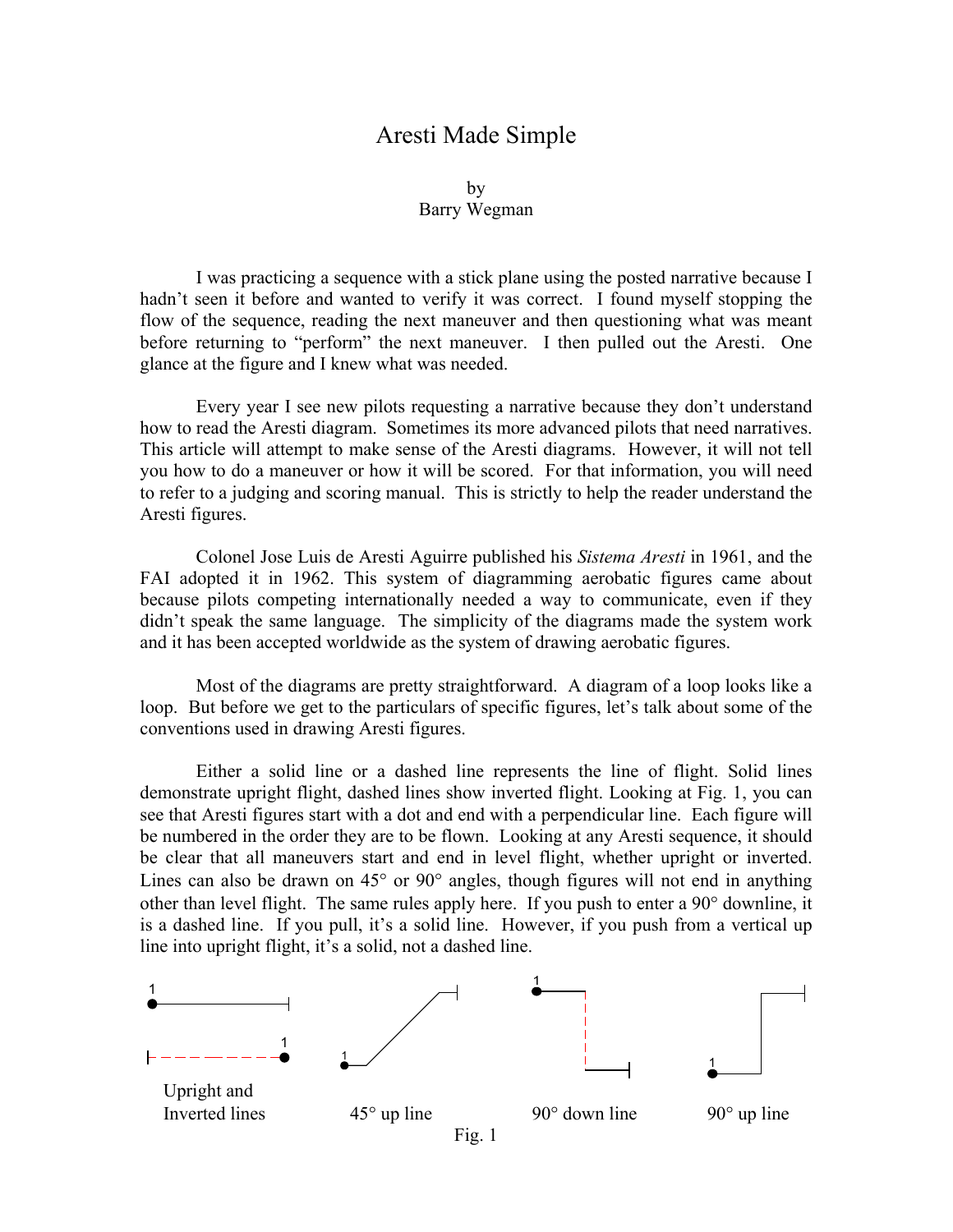A curved line running through a line shows rolling figures. The figure is always shown with the direction of flight into the "cup" of the curved line. A curved line completely through a line with an arrow at one end shows a single roll, but does not indicate which direction the plane should roll. Direction of roll is at the pilot's discretion. See Fig 2.









If the arrow only meets the line, it is a half roll. Again, the arrow does not indicate direction of roll. See Fig. 3. Note that if the line starts upright, a half roll results in finishing the line inverted. You already know this, but this is how it looks when diagramed.



Fig.  $3$ 

If the maneuver requires a  $\frac{1}{4}$  or  $\frac{3}{4}$  roll, it is drawn as a half roll with a fraction identifying how much of a full roll is to be flown. See Fig. 4 shows a  $\frac{3}{4}$  roll.



Rolls can also be performed in sections, as in a point roll. A point roll is shown as a full roll with a number adjacent to the arrow. See Fig. 5a. The number indicates the number of points required, whether 2, 4 or 8. A partial point roll ending less than 360° is shown by using a half roll figure with a small number adjacent to the arrow indicating the number of points, and a fraction, indicating the number of points required. A half roll figure with a 4 and  $\frac{3}{4}$  indicates 3 points of a 4-point roll. See Fig. 5b.

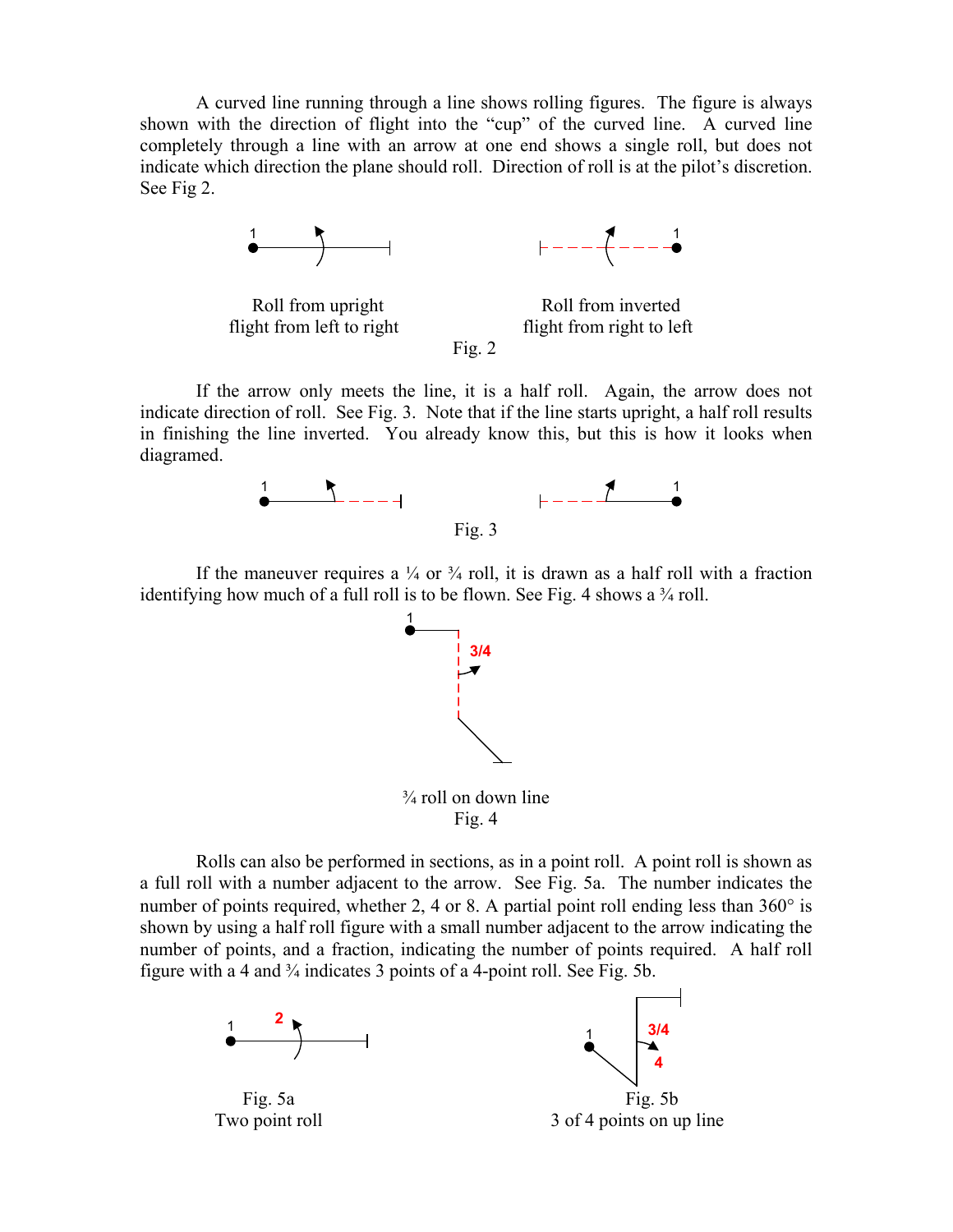Note that a  $\frac{1}{4}$  or  $\frac{3}{4}$  roll on a down line will take the plane off the X-axis (left to right, right to left) and put it on the Y-axis (into or away from the flight line). This is a cross-box figure. It will usually be joined with another cross-box figure that will put you back on the X-axis. The diagonal lines in Figs. 4 and 5b are how cross-box maneuvers are drawn. Fig. 4 could be flown directly into Fig. 5b.

Rolls can be combined either in the same direction, or in opposite directions. When they are in the same direction a small line is drawn over the arrows. These rolls are "linked," and both rolls are flown as one figure in the same direction. See Fig. 6a. Where the arrows are in opposite sides of the line, the rolls are flown in opposite directions. See Fig 6b. These combinations can include a full roll with a half roll. See Fig 6c.



Snaps are shown as a triangle with a short line, drawn from one corner in the direction of flight. Just like the rolls, snaps can be linked or unlinked. (Rule of construction: You should never see more than two linked figures.) Half snaps are shown with a small triangle that does not cross the line on which it's drawn. These can be linked or not as well. Solid color snaps represent negative snaps. Open triangles are positive snaps. See Fig. 7.



Rolls and snaps can be combined, in the same direction or opposite directions, on any of the three angles on which lines can be drawn. See Fig. 8.



Same direction snap and 2 of 4 pt. roll Opposite <sup>3</sup>/<sub>4</sub> snap and 3 of 4 pt. Roll Fig. 8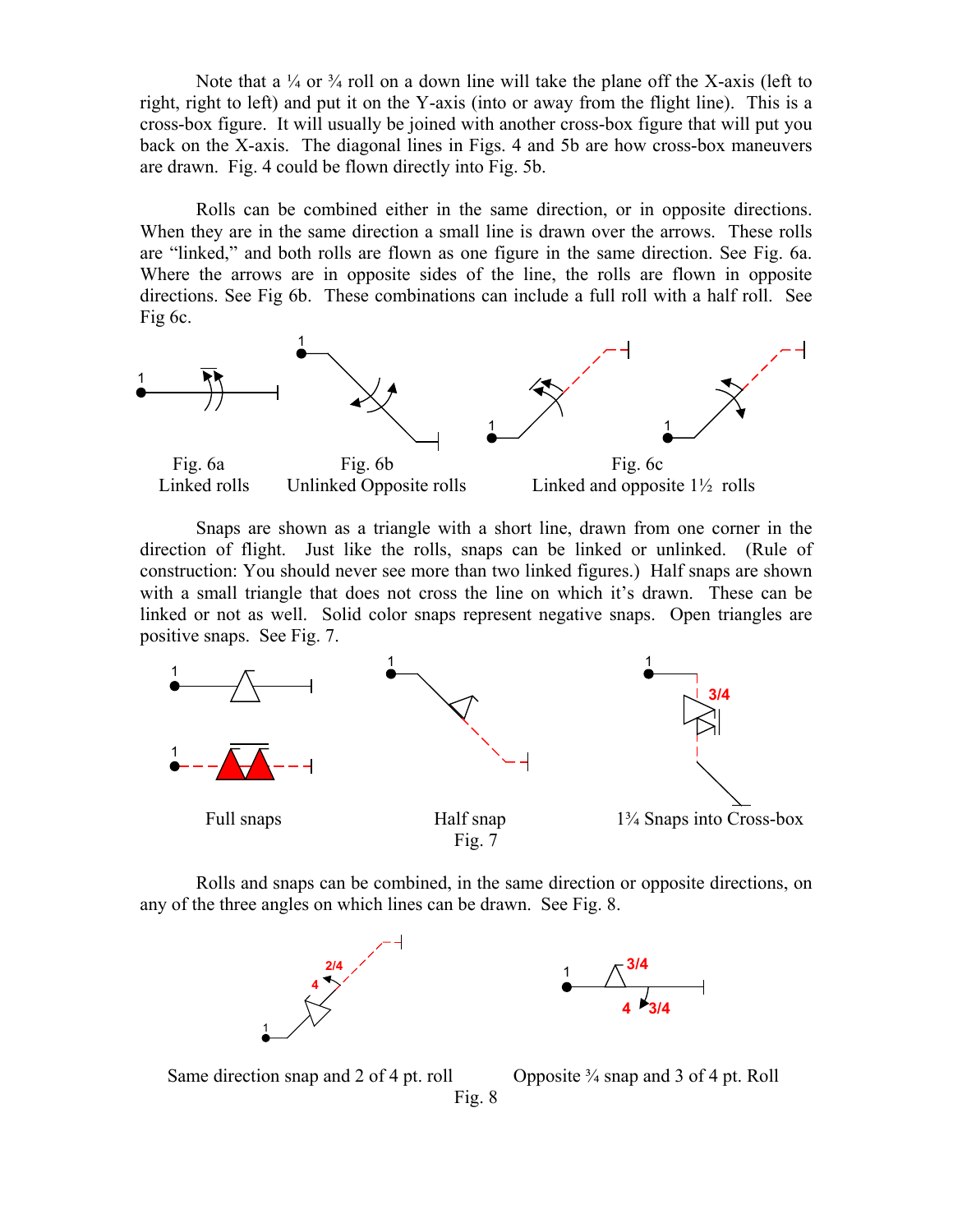Spins are shown as right triangles across the line, with a short line pointing down. Half spins are shorter triangles that don't cross the line on which they are drawn. Linked spins are flown as one figure. The color of the spin figure determines if it is positive (white) or negative (red or black). See Fig. 9



Fig. 9

Hammerhead or stall turns are drawn as a vertical line with a line angled off the top. Fig. 10a. Rolls and snaps can be put on the vertical line. Fig 10b. The line at the top does not indicate the direction of rotation of the plane.



A turnaround figure is usually an end box maneuver, designed to reverse the direction of flight.

Loops are drawn, as loops. Inside loops are solid lines, outside loops are dashed lines. Fig. 11a. Loops can have rolls or snaps placed on them. Fig. 11b.





half roll at apex

Fig. 11a Fig. 11b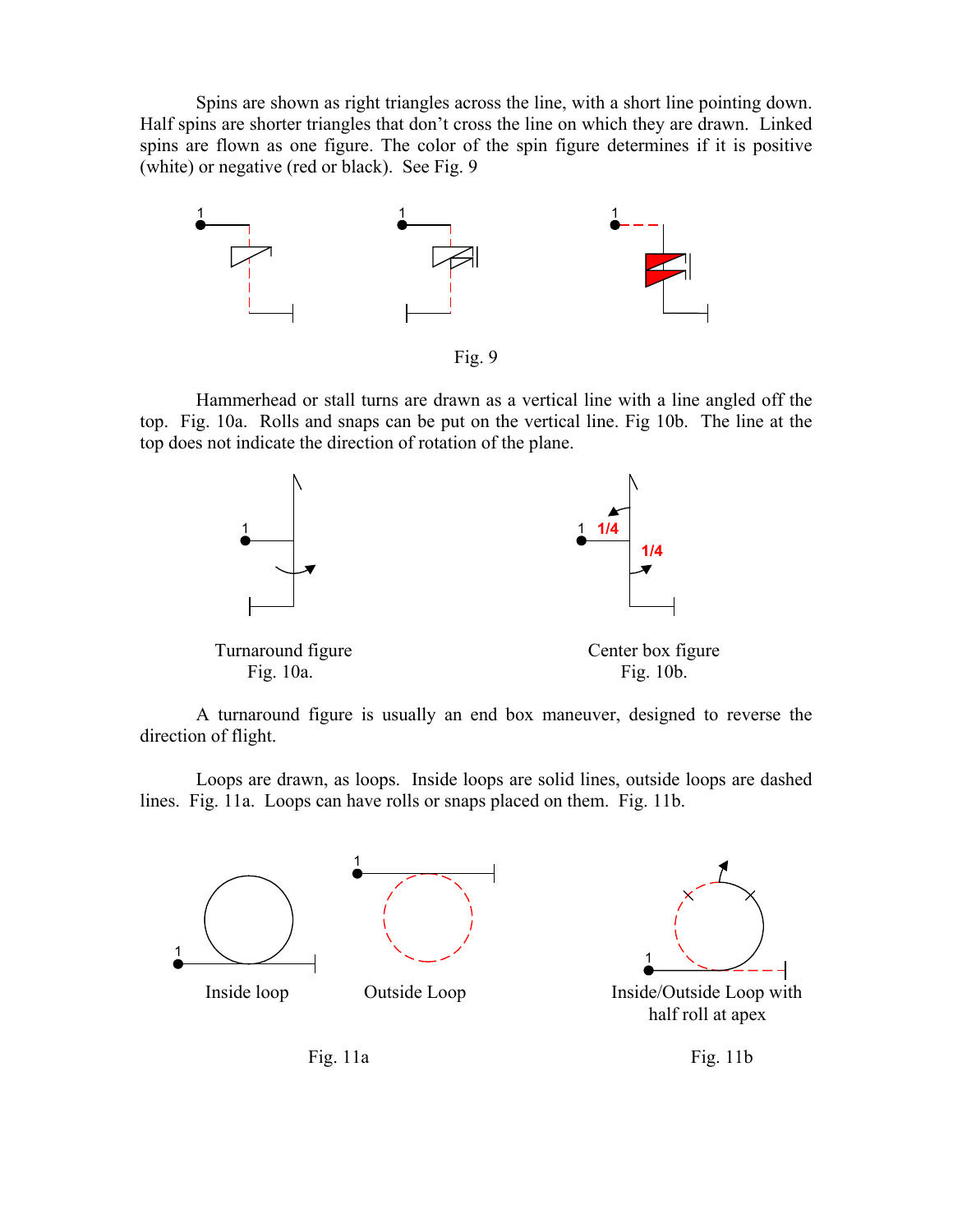Loops can be partial as well. Fig. 11c shows a half loop. Some very common maneuvers involve a partial loop, such as an Immelman, which couples a half loop with a half roll. See, Fig. 11d. Other variations on loops include square loops, diamond loops and 8 sided loops. You will not see 3 sided loops.



That is the basics. All the fancy maneuvers in sequences are nothing but combinations of the above. Lets look at a few of them.

Just as the Immelman is a half loop followed by a half roll, the Split "S" is a half roll followed by a half loop. See Fig. 12.



Fig. 12

A Cuban 8 is a 5/8 inside loop to a 45° down line with a half roll followed by another 5/8 inside loop to a second 45° down line with a half roll. A reverse Cuban 8 just does this in reverse: 45° up line with a half roll to a 5/8 inside loop followed by another 45° up line with a half roll. Fig. 13a and b. Roll elements can be changed, but this is the essence of a Cuban 8.

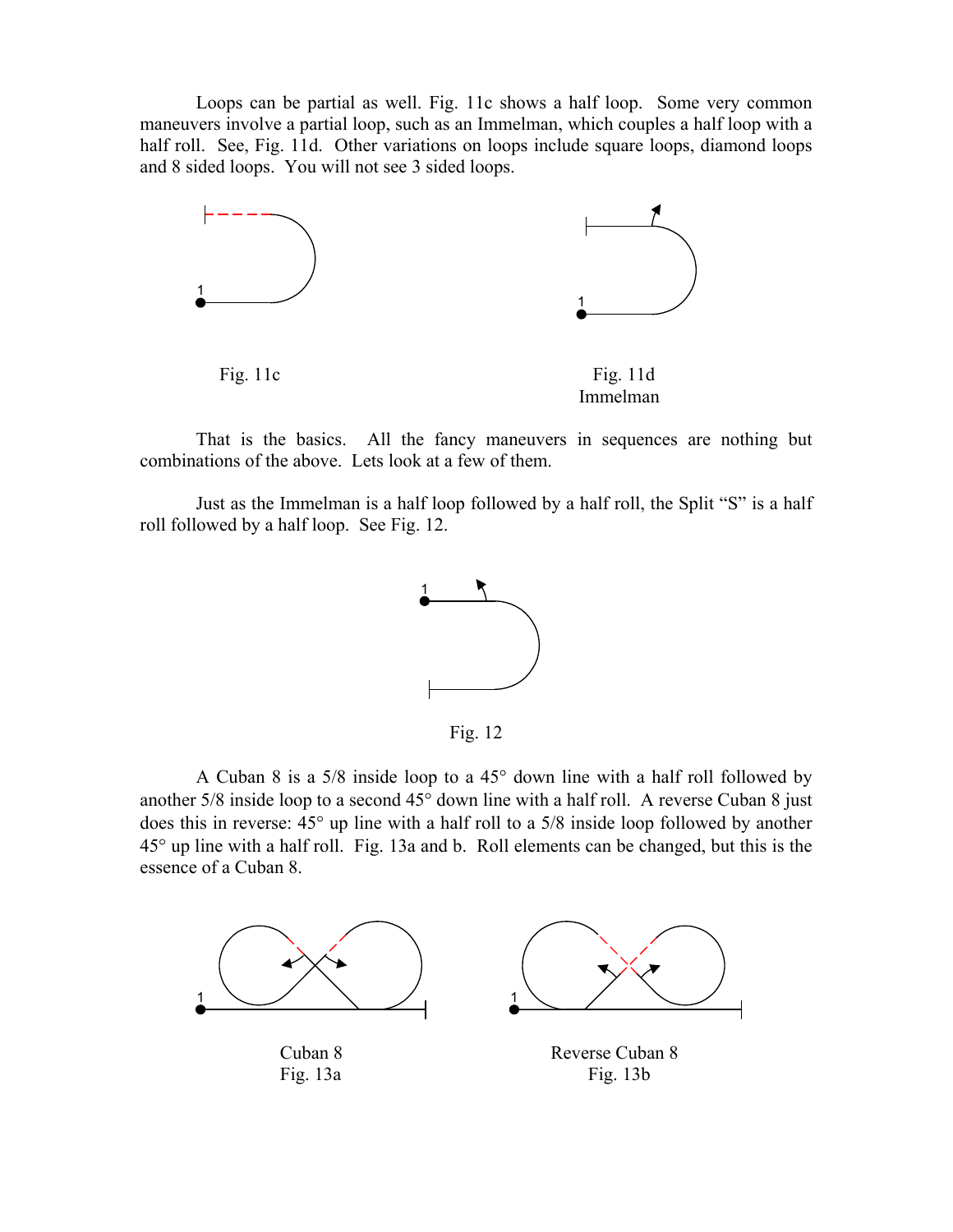The Half Cuban 8 starts out straight and level, then pulls into a 5/8 inside loop into a 45° down line with a half roll before pulling out straight and level. The reverse half Cuban 8 begins with a 45° up line with a half roll into a 5/8 loop ending with straight and level flight. Fig. 14a and b. Again, other roll combinations can be used.



A Shark's tooth is a pull or push to a vertical line, followed by a pull or push to a 45° line. It is common to see these with a half roll on the 45° line, but any roll combinations to the 45° line or the vertical line are permitted. A reverse Shark's tooth is a 45° line with a pull or push to a vertical line. Fig. 15a and b.



 Shark Tooth Shark Tooth Reverse Shark Tooth with half roll on with a 2 of 4 point 45° down line roll on a 45° up line

Fig. 15a Fig. 15b

The humpty bump has an up or down line followed with an arc to a down or up line. Rolls and snaps can be placed on the up or down lines, which can be vertical, or 45° lines. When they are on 45° lines they are called lay down humpties. Fig. 16. It is not uncommon to find a  $\frac{1}{4}$  or  $\frac{3}{4}$  roll on the first line so that the arc is flown cross-box, with another  $\frac{1}{4}$  or  $\frac{3}{4}$  roll element on the second line to put the plane back on the X axis.





1

Pull-pull-pull Push-pull-pull Pull to 45°- pull top to 45° down line -half roll-pull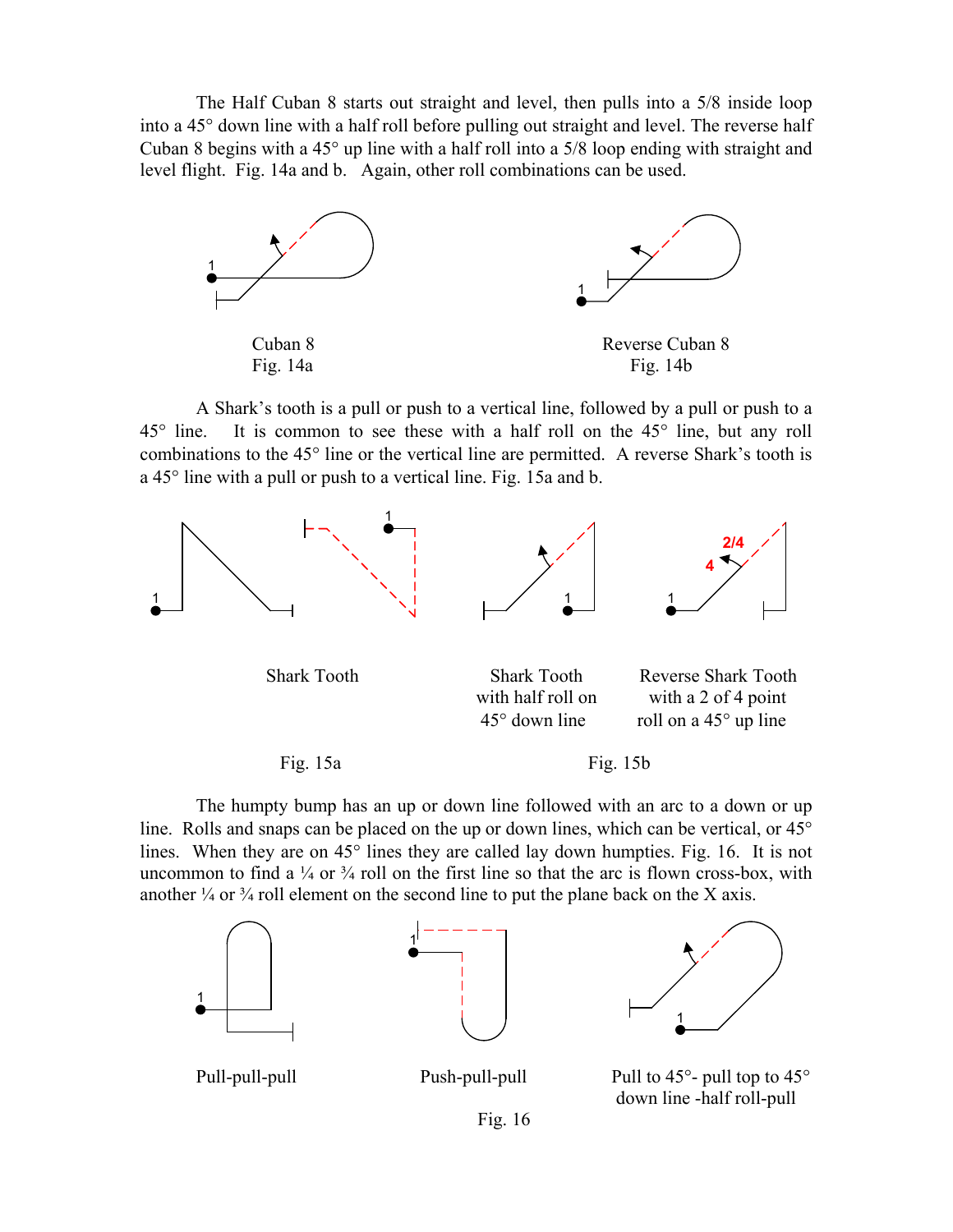Turns are shown as an oval circle, with a starting line and ending line. The type of turn is sometimes indicated within the oval as 90°, 180°, 270° or 360°. Fig. 17a. Rolls can be added to these turns as well. Usually it is one roll per 90°, but 1 per 120° or 180° is not uncommon. Rolls can be in the same direction or opposition direction. Fig. 17b.



Fig. 17a Fig. 17b

Tailslides are flown so that after the actual slide, they either flop to the canopy (or wheels up) (Fig. 18a) or the belly (or wheels down) (Fig. 18b). They can also have rolls or snaps on the vertical lines (Fig 18c).



All of these variations on lines, angles and loops can be done inverted as well as upright. Half rolls can become 2 of 4 points or even a  $1\frac{1}{2}$  roll or maybe just a half snap. The combinations are endless. I have not shown every combination possible, as there are literally thousands of combinations. Here is how some more common figures are drawn, in both upright and inverted forms:

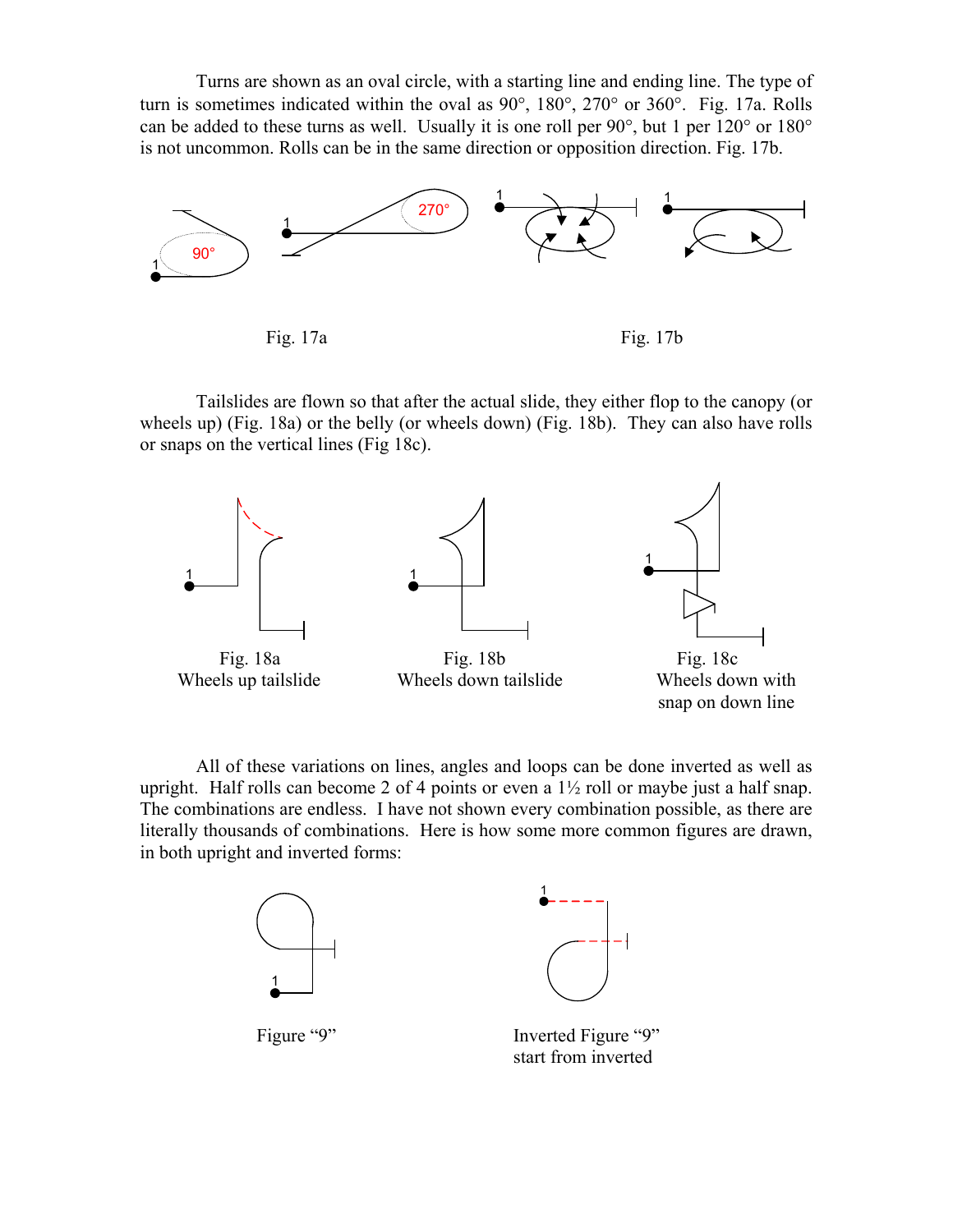

Half Diamond Loop